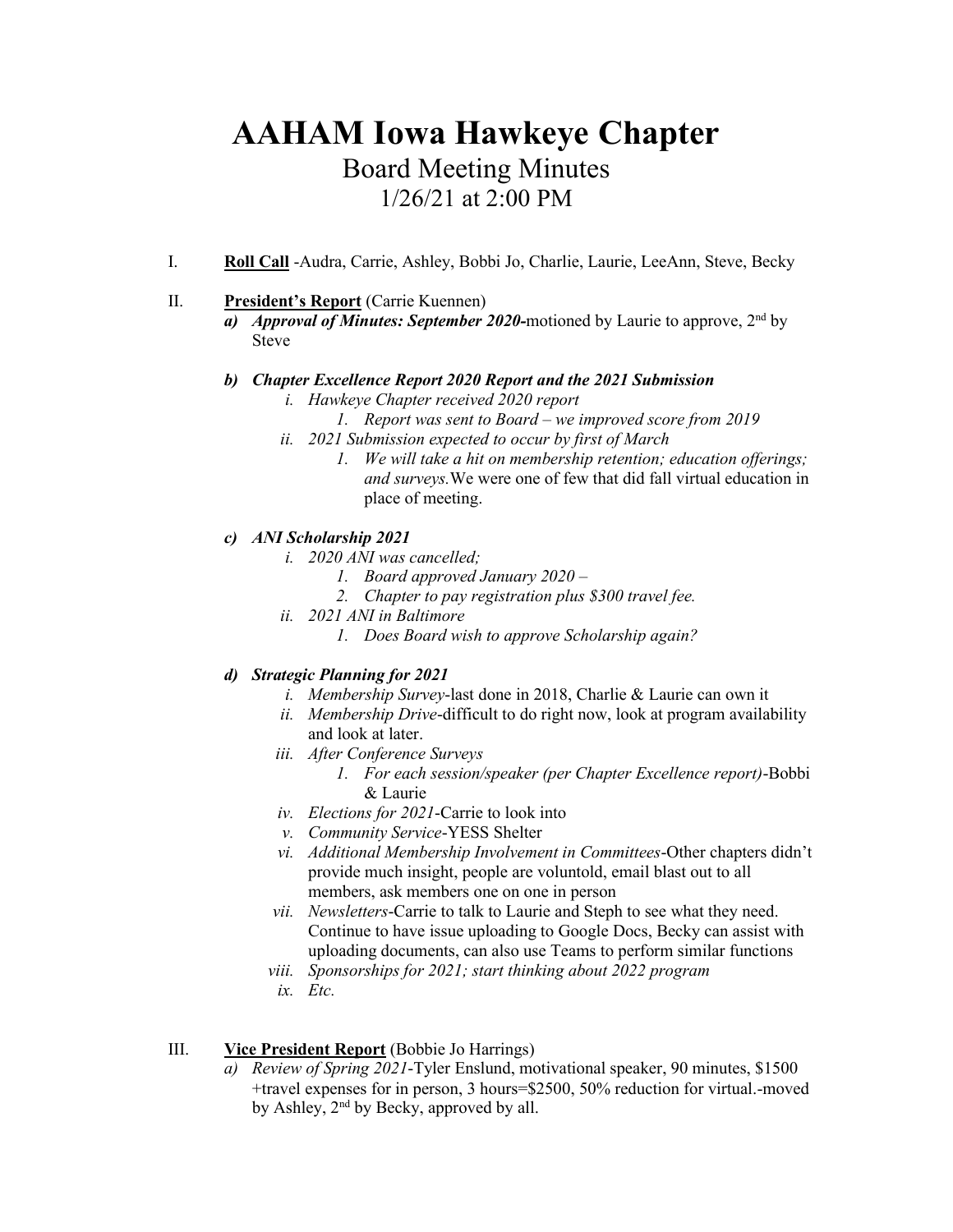- *b)* EfficientC :Sue York-2 hours, cover own travel, ask for a table, no fees to speak
	- *i. June 2020 Meeting- Board asked that we utilize funds to look for professional speaker.*
		- *1. Status update for Professional Speaker- Day E?*-Fall meeting,  $$1900 +$  travel expenses for 3 hours, moved by Laurie, 2<sup>nd</sup> by Audra, approved by all
	- *ii. Draft Agenda for Spring 2021*
	- *iii. Plan to be in-person or plan b is virtual*-Laurie moved for virtual Spring and in person fall meeting, 2nd by Becky, approved by all *1. Hotel Contract will allow cancellation for COVID.*
	- *iv. Registration Fees*-Becky moved for free Spring meeting, 2nd by Steve, Approved by all. Fall meeting-\$130-member and \$140 non member moved by Ashley, 2<sup>nd</sup> by Charlie, approved by all.

# IV. **Treasurer's Report** (Becky David)

*a) Financial Report*-\$2991 gain over the year, waived sponsor fees for 2021, ANI is only travel plan for the year, historically we break even at meetings, variation is with cost of the meal;

## **V. Committee Reports**

- a) *Certification* (LeeAnn Christensen)-5 passed last round.
	- i. *Total Certifications in each certification category*
	- ii. *CEU Update Extension due to Virus?*

## b) *Membership* (Laurie Bruck)

- *i. Membership Totals*-115 members down from prior year. Laurie reaching out to those who haven't renewed.
- *ii. Potential for Membership Drive?*
	- *1. Focus on a drive in 2021.*
- *iii. We remain in the over 100 member chapter division for end of year 2020 for 2021.*
- c) *Communications/Hawkeye Highlights* (Steph Hultman/Laurie Gaffney)-no report
	- *i. Publication Dates*
	- *ii. Request assistance for newsletter moving forward*
		- *1. Was unable to get any additional assistance in 2020;*
		- *2. Reach out to membership?*
		- *3. Who can assist with this?*

## d) *Legislative* (Bobbie Jo Harrings)-cancelled

- i. *2021 Legislative Day Update*
	- 1. *Event will be virtual in 2021*
- ii. *Other Legislative topics*
	- 1. *Laurie B – price transparency updates*
- e) *Corporate Sponsors* (Ashley Allers)